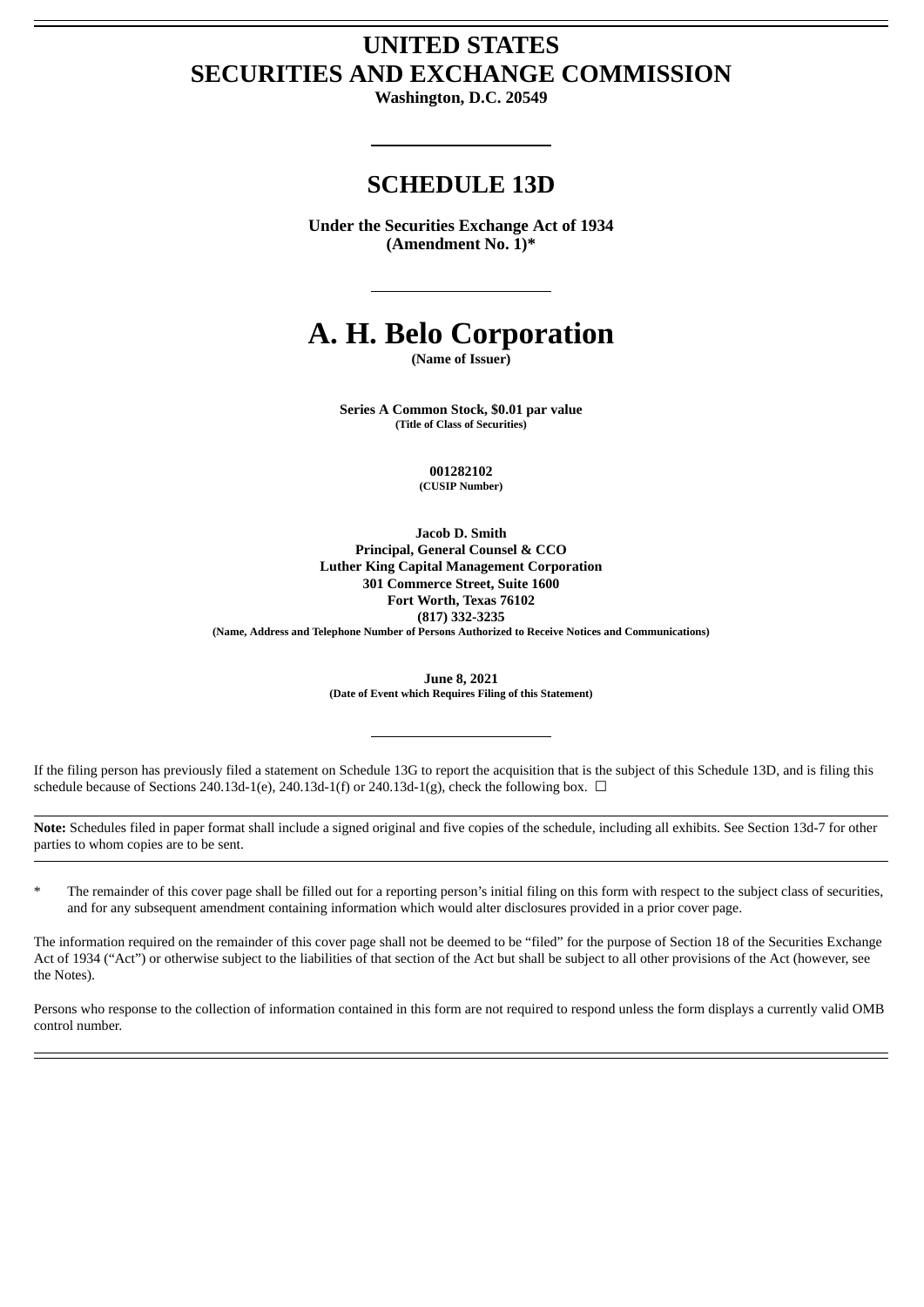CUSIP No. 001282102 Page 2 of 10

| Page 2 of 10 |  |  |
|--------------|--|--|
|              |  |  |

| 1.                           | Name of Reporting Persons.                                                            |     |                                                                                      |  |  |  |
|------------------------------|---------------------------------------------------------------------------------------|-----|--------------------------------------------------------------------------------------|--|--|--|
|                              | LKCM Private Discipline Master Fund, SPC                                              |     |                                                                                      |  |  |  |
| 2.                           |                                                                                       |     | Check the Appropriate Box if a Member of a Group (See Instructions)                  |  |  |  |
|                              | (a) $\Box$                                                                            |     | $(b) \boxtimes$                                                                      |  |  |  |
| 3.                           | <b>SEC Use Only</b>                                                                   |     |                                                                                      |  |  |  |
|                              |                                                                                       |     |                                                                                      |  |  |  |
| 4.                           |                                                                                       |     | Source of Funds (See Instructions)                                                   |  |  |  |
|                              |                                                                                       |     |                                                                                      |  |  |  |
| 5.                           | <b>WC</b>                                                                             |     | Check if Disclosure of Legal Proceedings Is Required Pursuant to Items 2(d) or 2(e): |  |  |  |
|                              |                                                                                       |     |                                                                                      |  |  |  |
|                              | $\Box$                                                                                |     |                                                                                      |  |  |  |
| 6.                           |                                                                                       |     | Citizenship or Place of Organization                                                 |  |  |  |
|                              |                                                                                       |     |                                                                                      |  |  |  |
|                              | Cayman Islands                                                                        |     |                                                                                      |  |  |  |
|                              |                                                                                       | 7.1 | <b>Sole Voting Power</b>                                                             |  |  |  |
|                              | Number of                                                                             |     | 233,694                                                                              |  |  |  |
|                              | <b>Shares</b>                                                                         | 8.  | <b>Shared Voting Power</b>                                                           |  |  |  |
| Beneficially                 |                                                                                       |     |                                                                                      |  |  |  |
| Owned by<br>$\bf{0}$<br>Each |                                                                                       |     |                                                                                      |  |  |  |
|                              | Reporting                                                                             | 9.  | Sole Dispositive Power                                                               |  |  |  |
|                              | Person<br>With                                                                        |     | 233,694                                                                              |  |  |  |
|                              |                                                                                       | 10. | <b>Shared Dispositive Power</b>                                                      |  |  |  |
|                              |                                                                                       |     |                                                                                      |  |  |  |
|                              |                                                                                       |     | $\Omega$                                                                             |  |  |  |
| 11.                          | Aggregate Amount Beneficially Owned by Each Reporting Person                          |     |                                                                                      |  |  |  |
|                              | 233,694                                                                               |     |                                                                                      |  |  |  |
| 12.                          | Check if the Aggregate Amount in Row (11) Excludes Certain Shares (See Instructions): |     |                                                                                      |  |  |  |
|                              |                                                                                       |     |                                                                                      |  |  |  |
|                              | $\Box$                                                                                |     |                                                                                      |  |  |  |
| 13.                          | Percent of Class Represented by Amount in Row (11)                                    |     |                                                                                      |  |  |  |
|                              | 4.9%                                                                                  |     |                                                                                      |  |  |  |
| 14.                          |                                                                                       |     | Type of Reporting Person (See Instructions)                                          |  |  |  |
|                              |                                                                                       |     |                                                                                      |  |  |  |
|                              | 00                                                                                    |     |                                                                                      |  |  |  |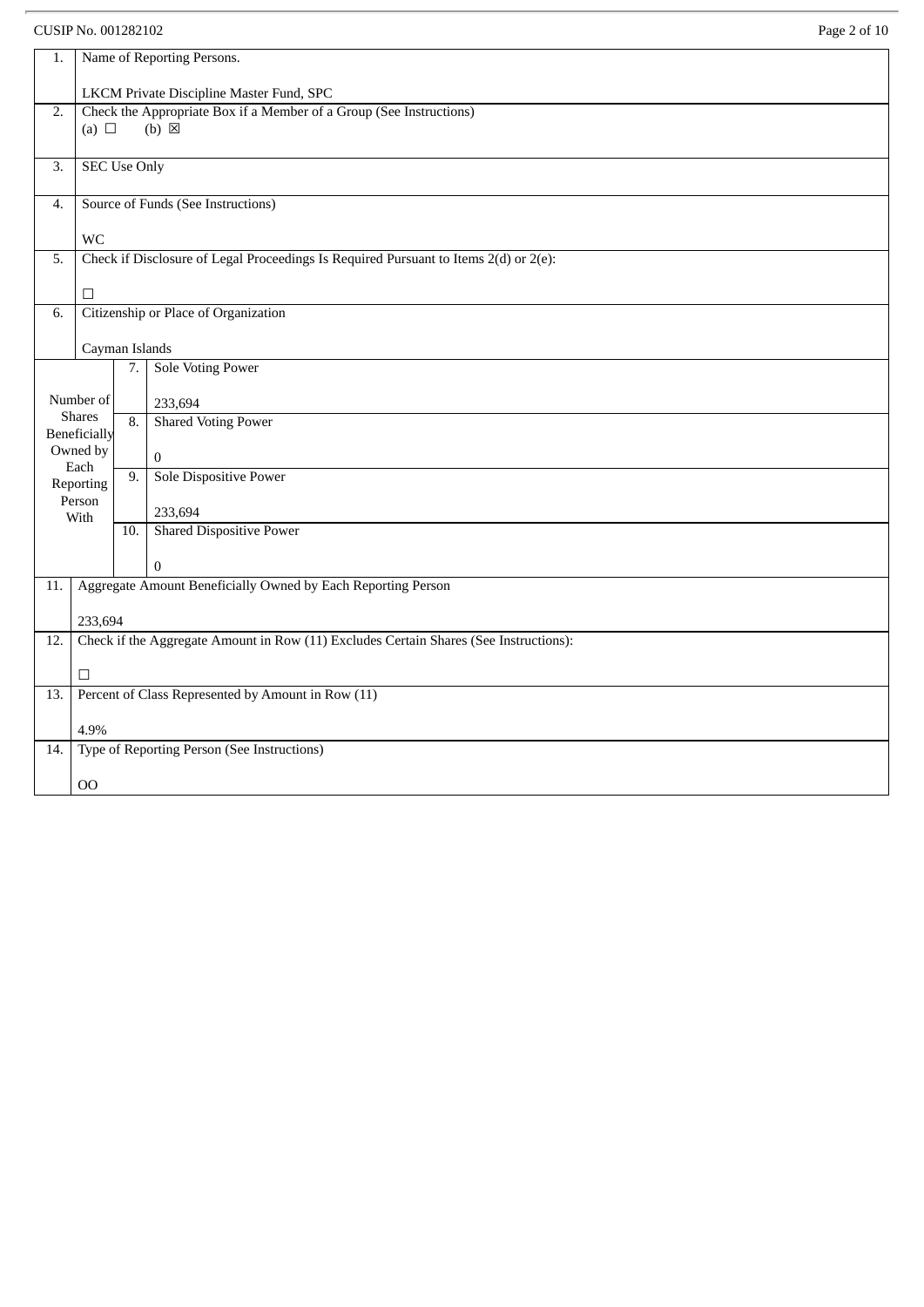|     | Page 3 of 10<br>CUSIP No. 001282102                          |     |                                                                                       |  |  |
|-----|--------------------------------------------------------------|-----|---------------------------------------------------------------------------------------|--|--|
| 1.  | Name of Reporting Persons.                                   |     |                                                                                       |  |  |
|     | LKCM Micro-Cap Partnership, L.P.                             |     |                                                                                       |  |  |
| 2.  |                                                              |     | Check the Appropriate Box if a Member of a Group (See Instructions)                   |  |  |
|     | (a) $\Box$                                                   |     | $(b) \boxtimes$                                                                       |  |  |
| 3.  | <b>SEC Use Only</b>                                          |     |                                                                                       |  |  |
|     |                                                              |     |                                                                                       |  |  |
| 4.  |                                                              |     | Source of Funds (See Instructions)                                                    |  |  |
|     | <b>WC</b>                                                    |     |                                                                                       |  |  |
| 5.  |                                                              |     | Check if Disclosure of Legal Proceedings Is Required Pursuant to Items 2(d) or 2(e):  |  |  |
|     | □                                                            |     |                                                                                       |  |  |
| 6.  |                                                              |     | Citizenship or Place of Organization                                                  |  |  |
|     | Delaware                                                     |     |                                                                                       |  |  |
|     |                                                              | 7.  | <b>Sole Voting Power</b>                                                              |  |  |
|     | Number of                                                    |     | 11,166                                                                                |  |  |
|     | <b>Shares</b><br>Beneficially                                | 8.  | <b>Shared Voting Power</b>                                                            |  |  |
|     | Owned by                                                     |     | $\boldsymbol{0}$                                                                      |  |  |
|     | Each<br>Reporting                                            | 9.  | <b>Sole Dispositive Power</b>                                                         |  |  |
|     | Person                                                       |     | 11,166                                                                                |  |  |
|     | With                                                         | 10. | <b>Shared Dispositive Power</b>                                                       |  |  |
|     |                                                              |     | $\bf{0}$                                                                              |  |  |
| 11. |                                                              |     | Aggregate Amount Beneficially Owned by Each Reporting Person                          |  |  |
|     |                                                              |     |                                                                                       |  |  |
| 12. | 11,166                                                       |     | Check if the Aggregate Amount in Row (11) Excludes Certain Shares (See Instructions): |  |  |
|     |                                                              |     |                                                                                       |  |  |
| 13. | $\Box$<br>Percent of Class Represented by Amount in Row (11) |     |                                                                                       |  |  |
|     |                                                              |     |                                                                                       |  |  |
|     | 0.2%                                                         |     | Type of Reporting Person (See Instructions)                                           |  |  |
| 14. |                                                              |     |                                                                                       |  |  |
|     | PN                                                           |     |                                                                                       |  |  |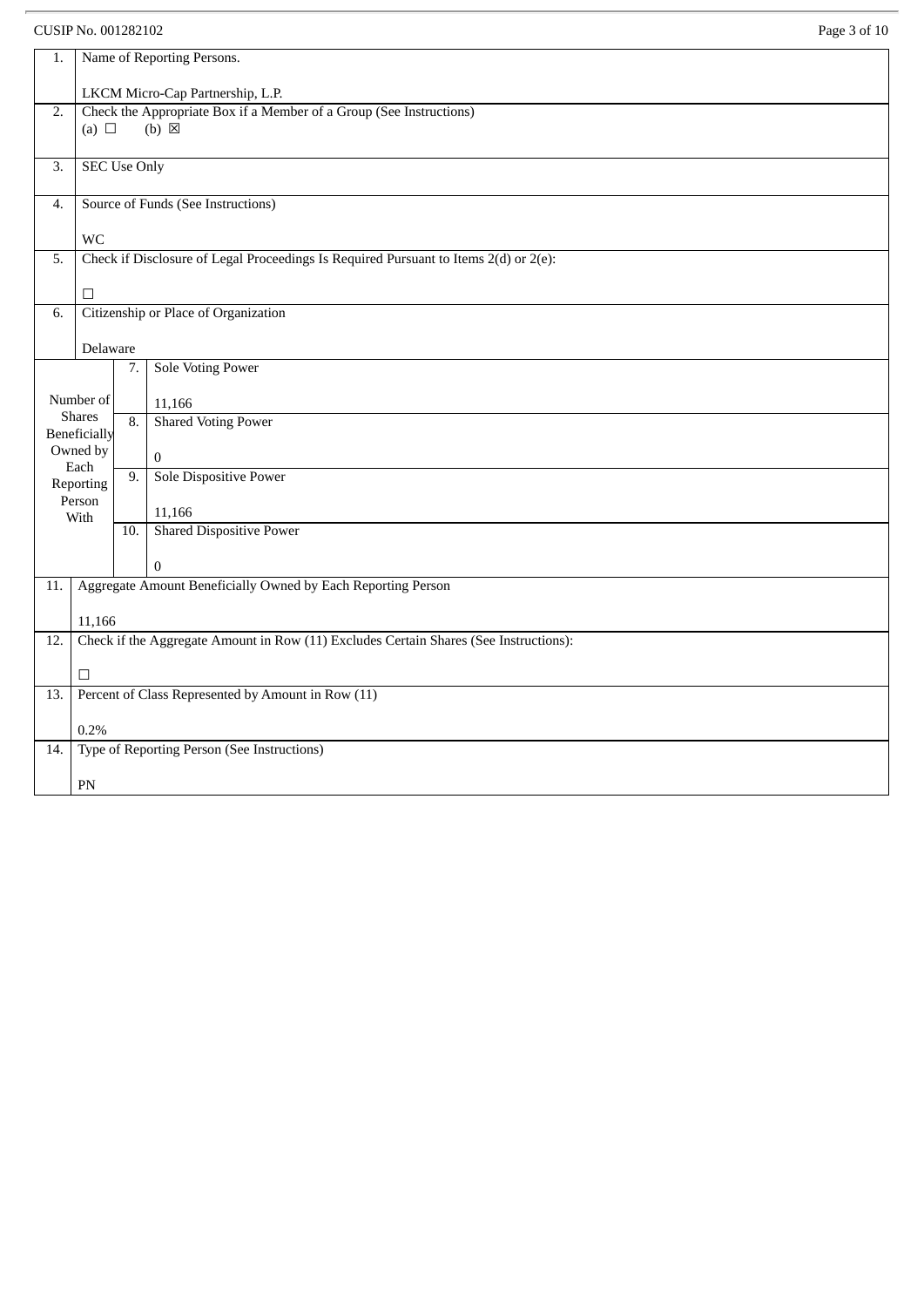|                                                                                              | Page 4 of 10<br>CUSIP No. 001282102                                 |     |                                                                                      |  |  |  |
|----------------------------------------------------------------------------------------------|---------------------------------------------------------------------|-----|--------------------------------------------------------------------------------------|--|--|--|
| 1.                                                                                           | Name of Reporting Persons.                                          |     |                                                                                      |  |  |  |
|                                                                                              | LKCM Core Discipline, L.P.                                          |     |                                                                                      |  |  |  |
| 2.                                                                                           | Check the Appropriate Box if a Member of a Group (See Instructions) |     |                                                                                      |  |  |  |
|                                                                                              | (a) $\Box$                                                          |     | $(b) \boxtimes$                                                                      |  |  |  |
| 3.                                                                                           | <b>SEC Use Only</b>                                                 |     |                                                                                      |  |  |  |
| 4.                                                                                           |                                                                     |     | Source of Funds (See Instructions)                                                   |  |  |  |
|                                                                                              |                                                                     |     |                                                                                      |  |  |  |
| 5.                                                                                           | <b>WC</b>                                                           |     | Check if Disclosure of Legal Proceedings Is Required Pursuant to Items 2(d) or 2(e): |  |  |  |
|                                                                                              |                                                                     |     |                                                                                      |  |  |  |
| 6.                                                                                           | □                                                                   |     | Citizenship or Place of Organization                                                 |  |  |  |
|                                                                                              |                                                                     |     |                                                                                      |  |  |  |
|                                                                                              | Delaware                                                            |     | Sole Voting Power                                                                    |  |  |  |
|                                                                                              |                                                                     | 7.  |                                                                                      |  |  |  |
|                                                                                              | Number of<br><b>Shares</b>                                          |     | 3,600                                                                                |  |  |  |
|                                                                                              | Beneficially                                                        | 8.  | <b>Shared Voting Power</b>                                                           |  |  |  |
|                                                                                              | Owned by<br>Each                                                    |     | $\mathbf 0$                                                                          |  |  |  |
|                                                                                              | Reporting                                                           | 9.  | Sole Dispositive Power                                                               |  |  |  |
|                                                                                              | Person<br>With                                                      |     | 3,600                                                                                |  |  |  |
|                                                                                              |                                                                     | 10. | <b>Shared Dispositive Power</b>                                                      |  |  |  |
|                                                                                              |                                                                     |     | $\Omega$                                                                             |  |  |  |
| 11.                                                                                          |                                                                     |     | Aggregate Amount Beneficially Owned by Each Reporting Person                         |  |  |  |
|                                                                                              | 3,600                                                               |     |                                                                                      |  |  |  |
| Check if the Aggregate Amount in Row (11) Excludes Certain Shares (See Instructions):<br>12. |                                                                     |     |                                                                                      |  |  |  |
|                                                                                              | $\Box$                                                              |     |                                                                                      |  |  |  |
| Percent of Class Represented by Amount in Row (11)<br>13.                                    |                                                                     |     |                                                                                      |  |  |  |
|                                                                                              | 0.1%                                                                |     |                                                                                      |  |  |  |
| 14.                                                                                          |                                                                     |     | Type of Reporting Person (See Instructions)                                          |  |  |  |
|                                                                                              | PN                                                                  |     |                                                                                      |  |  |  |
|                                                                                              |                                                                     |     |                                                                                      |  |  |  |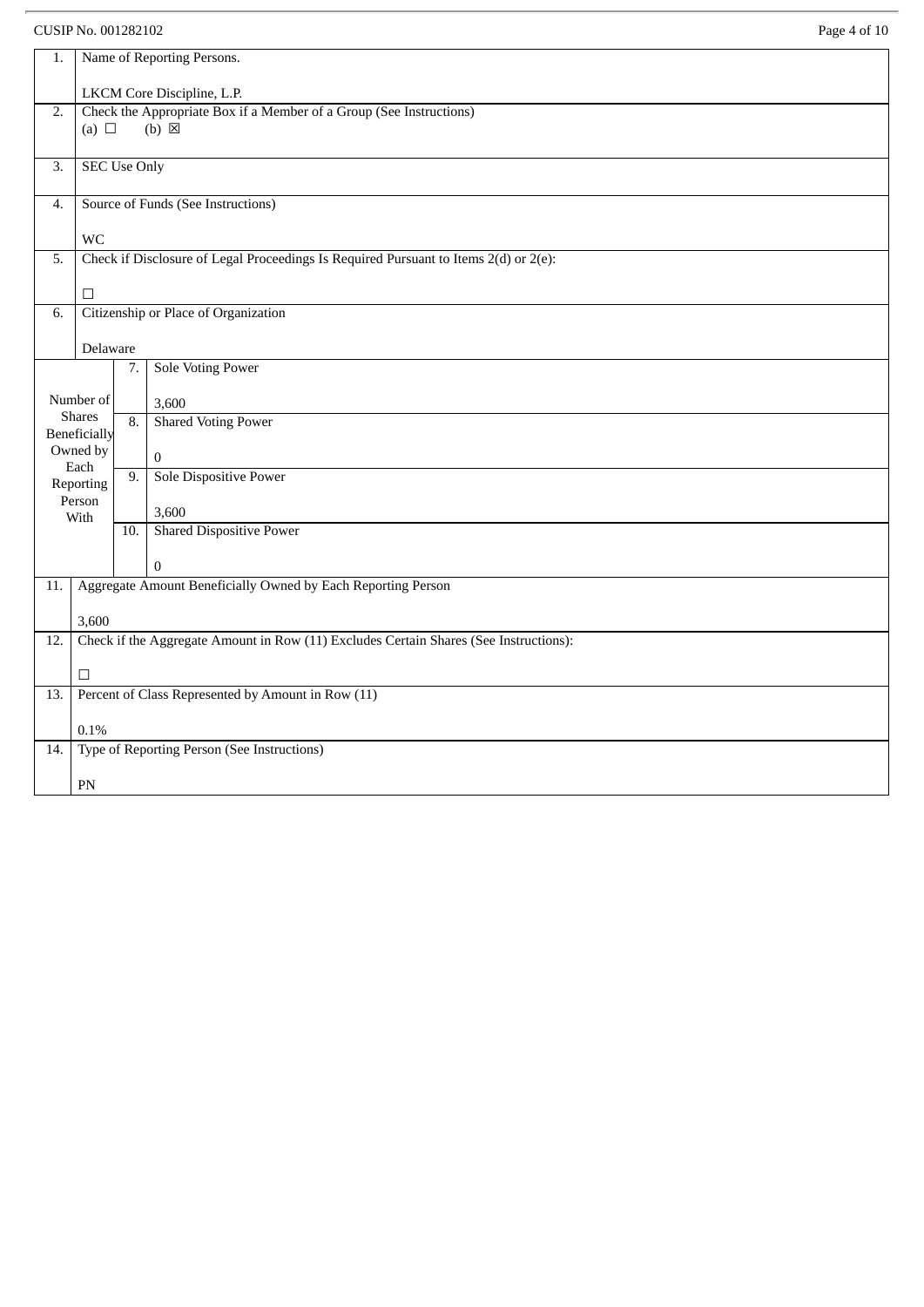CUSIP No. 001282102 Page 5 of 10

| age 5 | ΩŤ | I |
|-------|----|---|
|       |    |   |

| 1.                                                                | Name of Reporting Persons.                                                            |     |                                                                                        |  |  |  |
|-------------------------------------------------------------------|---------------------------------------------------------------------------------------|-----|----------------------------------------------------------------------------------------|--|--|--|
|                                                                   | Luther King Capital Management Corporation                                            |     |                                                                                        |  |  |  |
| 2.                                                                | (a) $\Box$                                                                            |     | Check the Appropriate Box if a Member of a Group (See Instructions)<br>$(b) \boxtimes$ |  |  |  |
| 3.                                                                | <b>SEC Use Only</b>                                                                   |     |                                                                                        |  |  |  |
| 4.                                                                |                                                                                       |     | Source of Funds (See Instructions)                                                     |  |  |  |
|                                                                   | N/A                                                                                   |     |                                                                                        |  |  |  |
| 5.                                                                |                                                                                       |     | Check if Disclosure of Legal Proceedings Is Required Pursuant to Items 2(d) or 2(e):   |  |  |  |
|                                                                   | $\Box$                                                                                |     |                                                                                        |  |  |  |
| 6.                                                                |                                                                                       |     | Citizenship or Place of Organization                                                   |  |  |  |
|                                                                   | Delaware                                                                              |     |                                                                                        |  |  |  |
|                                                                   |                                                                                       | 7.  | <b>Sole Voting Power</b>                                                               |  |  |  |
|                                                                   | Number of                                                                             |     | 249,360                                                                                |  |  |  |
| <b>Shares</b><br><b>Shared Voting Power</b><br>8.<br>Beneficially |                                                                                       |     |                                                                                        |  |  |  |
|                                                                   | Owned by<br>Each                                                                      |     | 0                                                                                      |  |  |  |
|                                                                   | Reporting                                                                             | 9.  | Sole Dispositive Power                                                                 |  |  |  |
|                                                                   | Person<br>With                                                                        |     | 249,360                                                                                |  |  |  |
|                                                                   |                                                                                       | 10. | <b>Shared Dispositive Power</b>                                                        |  |  |  |
|                                                                   |                                                                                       |     | $\Omega$                                                                               |  |  |  |
| 11.                                                               |                                                                                       |     | Aggregate Amount Beneficially Owned by Each Reporting Person                           |  |  |  |
|                                                                   | 249,360                                                                               |     |                                                                                        |  |  |  |
| 12.                                                               | Check if the Aggregate Amount in Row (11) Excludes Certain Shares (See Instructions): |     |                                                                                        |  |  |  |
|                                                                   | $\Box$                                                                                |     |                                                                                        |  |  |  |
| 13.                                                               |                                                                                       |     | Percent of Class Represented by Amount in Row (11)                                     |  |  |  |
|                                                                   | 5.3%                                                                                  |     |                                                                                        |  |  |  |
| 14.                                                               |                                                                                       |     | Type of Reporting Person (See Instructions)                                            |  |  |  |
|                                                                   | IA, CO                                                                                |     |                                                                                        |  |  |  |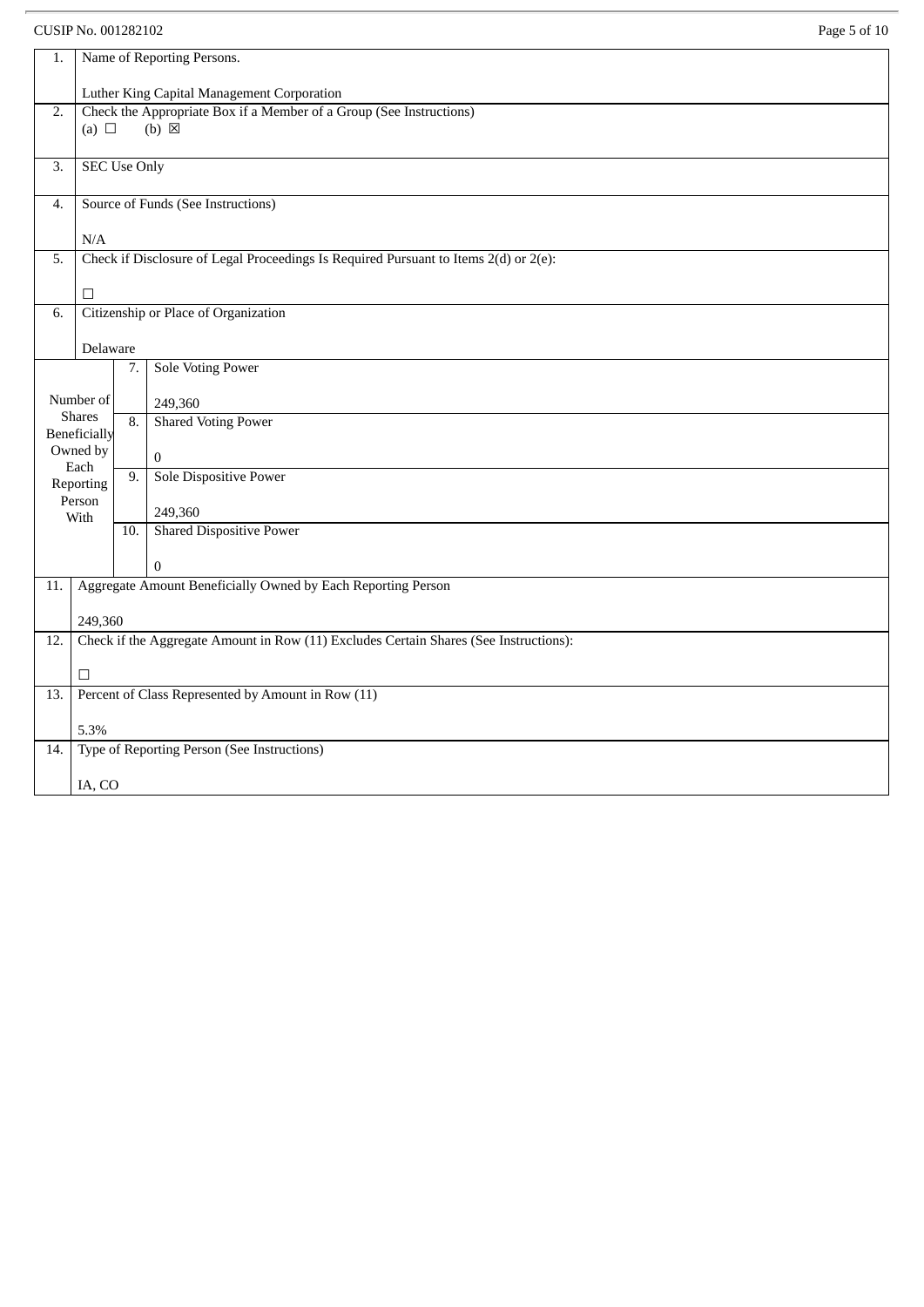### CUSIP No. 001282102 Page 6 of 10

| 1.  | Name of Reporting Persons.                                                            |                     |                                                                                      |  |  |  |  |
|-----|---------------------------------------------------------------------------------------|---------------------|--------------------------------------------------------------------------------------|--|--|--|--|
|     |                                                                                       | J. Luther King, Jr. |                                                                                      |  |  |  |  |
| 2.  |                                                                                       |                     | Check the Appropriate Box if a Member of a Group (See Instructions)                  |  |  |  |  |
|     | (a) $\Box$                                                                            |                     | $(b)$ $\boxtimes$                                                                    |  |  |  |  |
| 3.  | <b>SEC Use Only</b>                                                                   |                     |                                                                                      |  |  |  |  |
| 4.  |                                                                                       |                     | Source of Funds (See Instructions)                                                   |  |  |  |  |
|     | N/A                                                                                   |                     |                                                                                      |  |  |  |  |
| 5.  |                                                                                       |                     | Check if Disclosure of Legal Proceedings Is Required Pursuant to Items 2(d) or 2(e): |  |  |  |  |
|     | $\Box$                                                                                |                     |                                                                                      |  |  |  |  |
| 6.  |                                                                                       |                     | Citizenship or Place of Organization                                                 |  |  |  |  |
|     | <b>United States</b>                                                                  |                     |                                                                                      |  |  |  |  |
|     |                                                                                       | 7.                  | <b>Sole Voting Power</b>                                                             |  |  |  |  |
|     | Number of                                                                             |                     | 249,360                                                                              |  |  |  |  |
|     | <b>Shares</b><br>Beneficially                                                         | 8.                  | <b>Shared Voting Power</b>                                                           |  |  |  |  |
|     | Owned by<br>Each                                                                      |                     | $\boldsymbol{0}$                                                                     |  |  |  |  |
|     | Reporting                                                                             | 9.                  | Sole Dispositive Power                                                               |  |  |  |  |
|     | Person<br>With                                                                        |                     | 249,360                                                                              |  |  |  |  |
|     |                                                                                       | 10.                 | <b>Shared Dispositive Power</b>                                                      |  |  |  |  |
|     |                                                                                       |                     | 0                                                                                    |  |  |  |  |
| 11. |                                                                                       |                     | Aggregate Amount Beneficially Owned by Each Reporting Person                         |  |  |  |  |
|     | 249,360                                                                               |                     |                                                                                      |  |  |  |  |
| 12. | Check if the Aggregate Amount in Row (11) Excludes Certain Shares (See Instructions): |                     |                                                                                      |  |  |  |  |
|     | $\Box$                                                                                |                     |                                                                                      |  |  |  |  |
| 13. | Percent of Class Represented by Amount in Row (11)                                    |                     |                                                                                      |  |  |  |  |
|     | 5.3%                                                                                  |                     |                                                                                      |  |  |  |  |
| 14. |                                                                                       |                     | Type of Reporting Person (See Instructions)                                          |  |  |  |  |
|     | $\ensuremath{\text{IN}}$                                                              |                     |                                                                                      |  |  |  |  |
|     |                                                                                       |                     |                                                                                      |  |  |  |  |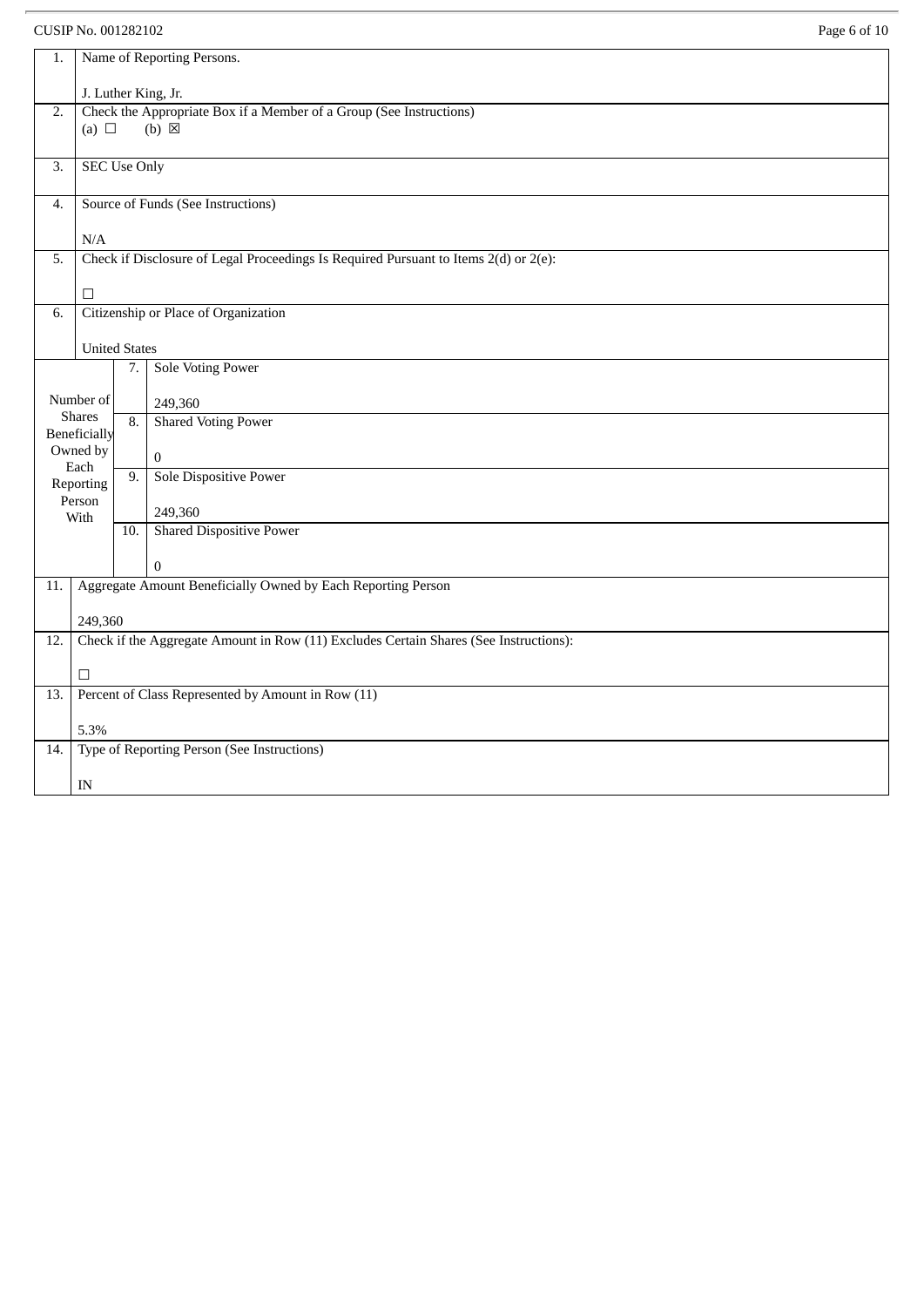## CUSIP No. 001282102 Page 7 of 10

| 1.               | Name of Reporting Persons.                                                            |                  |                                                                                      |  |  |
|------------------|---------------------------------------------------------------------------------------|------------------|--------------------------------------------------------------------------------------|--|--|
|                  | J. Bryan King                                                                         |                  |                                                                                      |  |  |
| 2.               |                                                                                       |                  | Check the Appropriate Box if a Member of a Group (See Instructions)                  |  |  |
|                  | (a) $\Box$                                                                            |                  | $(b) \boxtimes$                                                                      |  |  |
|                  |                                                                                       |                  |                                                                                      |  |  |
| $\overline{3}$ . | <b>SEC Use Only</b>                                                                   |                  |                                                                                      |  |  |
| 4.               |                                                                                       |                  | Source of Funds (See Instructions)                                                   |  |  |
|                  | $\rm N/A$                                                                             |                  |                                                                                      |  |  |
| 5.               |                                                                                       |                  | Check if Disclosure of Legal Proceedings Is Required Pursuant to Items 2(d) or 2(e): |  |  |
|                  |                                                                                       |                  |                                                                                      |  |  |
|                  | $\Box$                                                                                |                  |                                                                                      |  |  |
| 6.               |                                                                                       |                  | Citizenship or Place of Organization                                                 |  |  |
|                  | <b>United States</b>                                                                  |                  |                                                                                      |  |  |
|                  |                                                                                       | 7.               | <b>Sole Voting Power</b>                                                             |  |  |
|                  | Number of                                                                             |                  | 248,460                                                                              |  |  |
|                  | <b>Shares</b>                                                                         | $\overline{8}$ . | <b>Shared Voting Power</b>                                                           |  |  |
|                  | Beneficially                                                                          |                  |                                                                                      |  |  |
|                  | Owned by<br>Each                                                                      |                  | $\boldsymbol{0}$                                                                     |  |  |
|                  | Reporting                                                                             | $\overline{9}$ . | Sole Dispositive Power                                                               |  |  |
|                  | Person<br>With                                                                        |                  | 248,460                                                                              |  |  |
|                  |                                                                                       | 10.              | <b>Shared Dispositive Power</b>                                                      |  |  |
|                  |                                                                                       |                  | $\Omega$                                                                             |  |  |
| 11.              |                                                                                       |                  | Aggregate Amount Beneficially Owned by Each Reporting Person                         |  |  |
|                  |                                                                                       |                  |                                                                                      |  |  |
|                  | 248,460                                                                               |                  |                                                                                      |  |  |
| 12.              | Check if the Aggregate Amount in Row (11) Excludes Certain Shares (See Instructions): |                  |                                                                                      |  |  |
|                  | $\Box$                                                                                |                  |                                                                                      |  |  |
| 13.              | Percent of Class Represented by Amount in Row (11)                                    |                  |                                                                                      |  |  |
|                  | 5.2%                                                                                  |                  |                                                                                      |  |  |
| 14.              |                                                                                       |                  | Type of Reporting Person (See Instructions)                                          |  |  |
|                  |                                                                                       |                  |                                                                                      |  |  |
|                  | IN                                                                                    |                  |                                                                                      |  |  |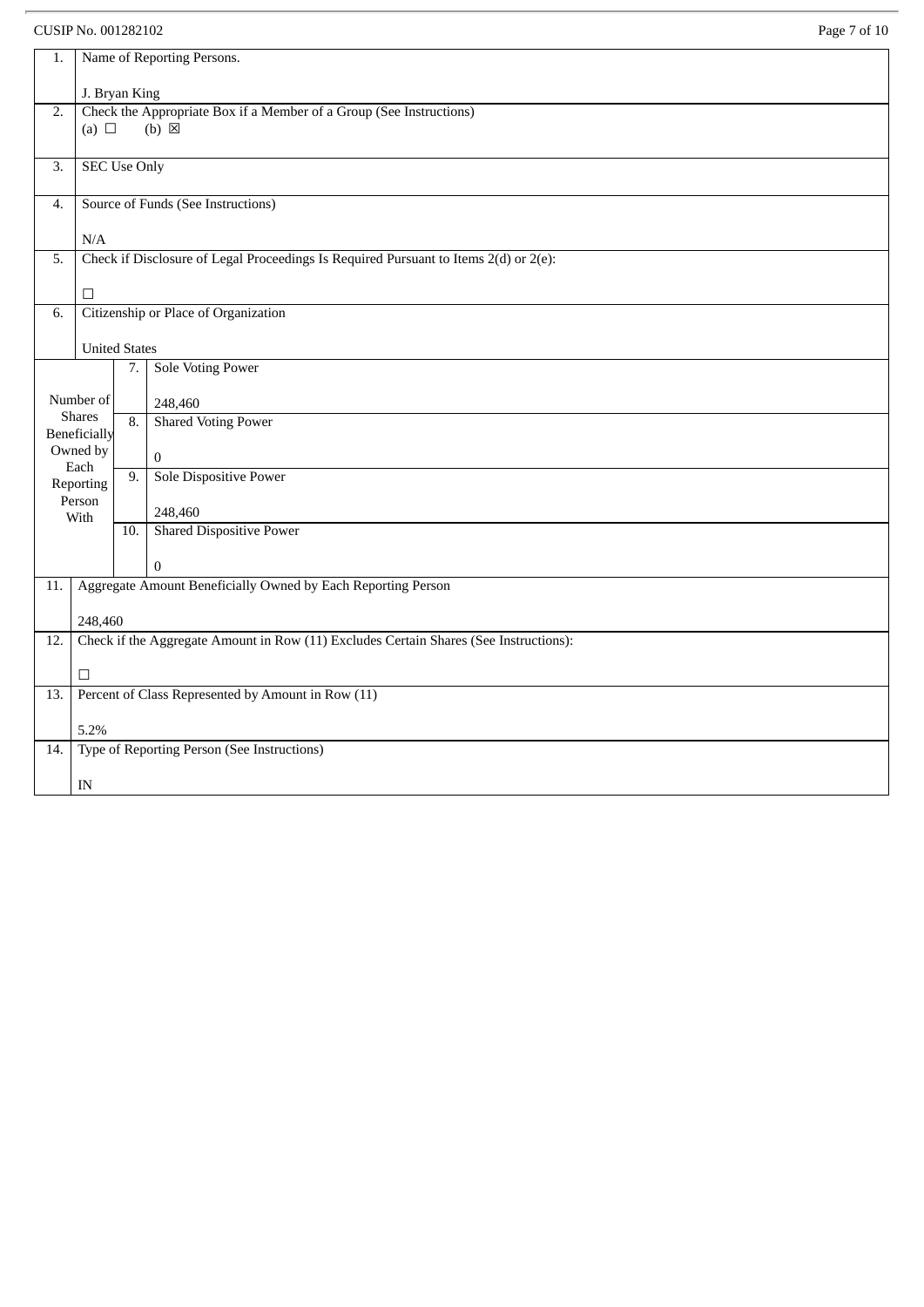This Amendment No. 1 to Schedule 13D amends and supplements the Schedule 13D filed by the Reporting Persons with respect to the Series A Common Stock, par value \$0.01 per share ("Common Stock"), of A. H. Belo Corporation (the "Issuer"). Except as set forth below, all previous Items remain unchanged. Capitalized terms used herein but not defined herein shall have the meanings given to them in the Schedule 13D, as amended, filed with the Securities and Exchange Commission. Each of the Reporting Persons hereby expressly disclaims membership in a "group" under the Securities Exchange Act of 1934 with respect to the securities reported herein, and this Schedule 13D shall not be deemed to be an admission that any such Reporting Person is a member of such a group. Each of the Reporting Persons hereby expressly disclaims beneficial ownership of the securities reported herein, other than to the extent of its pecuniary interest therein, and this Schedule 13D shall not be deemed to be an admission that any such Reporting Person is the beneficial owner of the securities reported herein for purposes of the Securities Exchange Act of 1934 or for any other purpose

#### **Item 5. Interest in Securities of the Issuer**

Item 5 is hereby amended and restated in its entirety as follows:

(a) As of June 8, 2021, the Reporting Persons may be deemed to beneficially own 249,360 shares of Series A Common Stock (which represents approximately 5.3% of the outstanding Series A Common Stock based upon information contained in the Issuer's Form 10-Q for the period ended March 31, 2021, as adjusted to reflect the 1-for-4 reverse stock split effected by the Issuer on June 8, 2021).

(b)

|                     | Sole<br><b>Voting</b><br><b>Power</b> | Shared<br><b>Voting</b><br><u>Power</u> | Sole<br><b>Dispositive</b><br><b>Power</b> | Shared<br><b>Dispositive</b><br><b>Power</b> |
|---------------------|---------------------------------------|-----------------------------------------|--------------------------------------------|----------------------------------------------|
| <b>PDP</b>          | 233,694                               | $\mathbf{0}$                            | 233,694                                    | $\mathbf{0}$                                 |
| Micro               | 11,166                                | 0                                       | 11,166                                     | $\mathbf{0}$                                 |
| Core                | 3,600                                 | 0                                       | 3,600                                      | $\mathbf{0}$                                 |
| <b>LKCM</b>         | 249,360                               | 0                                       | 249,360                                    | $\mathbf{0}$                                 |
| J. Luther King, Jr. | 249,360                               | 0                                       | 249,360                                    | $\mathbf{0}$                                 |
| J. Bryan King       | 248,460                               |                                         | 248,460                                    | 0                                            |

#### (c) Not applicable.

(d) Not applicable.

(e) Not applicable.